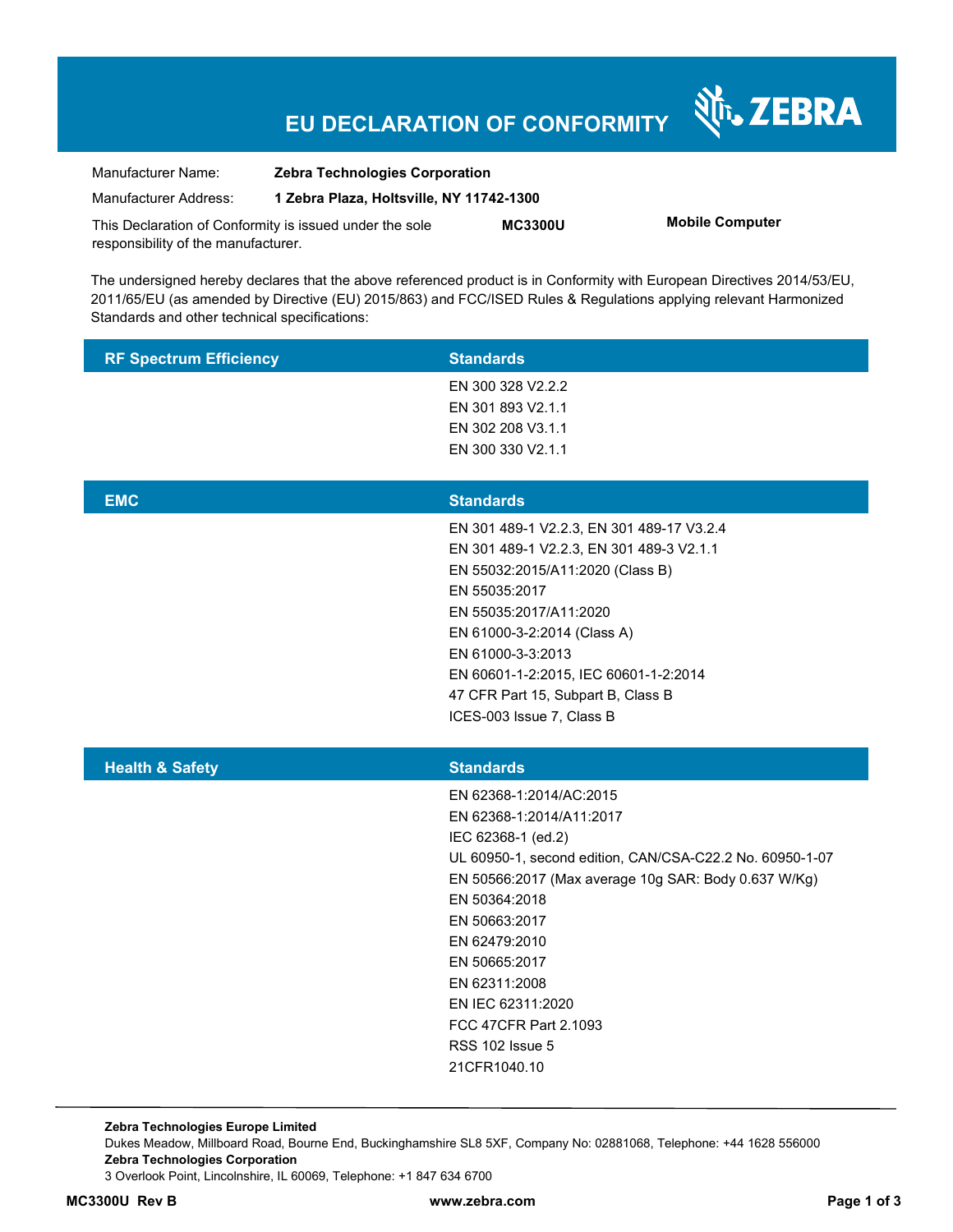IEC 60825-1:2014 (Ed.3.0); EN 60825-1:2014 (Laser) IEC 62471:2006 (Ed.1.0); EN 62471:2008 (LED)

N<sub>I</sub> ZEBRA

| <b>Environmental</b>                       | <b>Standards</b>                   |
|--------------------------------------------|------------------------------------|
| Restriction of Hazardous Substances (RoHS) | EN 50581:2012<br>EN IEC 63000:2018 |

With regard to Directive 2014/53/EU, the conformity assessment procedure referred to in Article 17.2(b) and detailed in Annex III has been followed with the involvement of the following Notified Body for Articles 3.1a, 3.1b and 3.2: **CTC advanced GmbH**, Untertürkheimer Str. 6 – 10 66117 Saarbrücken, Germany

EC-Type Examination Certificate number: T818638M-01-TEC

US company representative for FCC Supplier's Declaration of Conformity (47 CFR Part 2.1071 to 2.1077) is Larry Zhou and can be reached at larry.zhou@zebra.com.

#### **Signed on behalf of Zebra Technologies Corporation**

Place: Bourne End

*(Signature of authorized person)* Date of Affixing the CE Mark: 12 August 2020 Marco Belli Rev: B مستقادة المستقادة المستقدمة المستقدمة المستقدمة المستقدمة المستقدمة المستقدمة المستقدمة المستقدمة Sr. Manager, Regulatory Date: 22 September 2021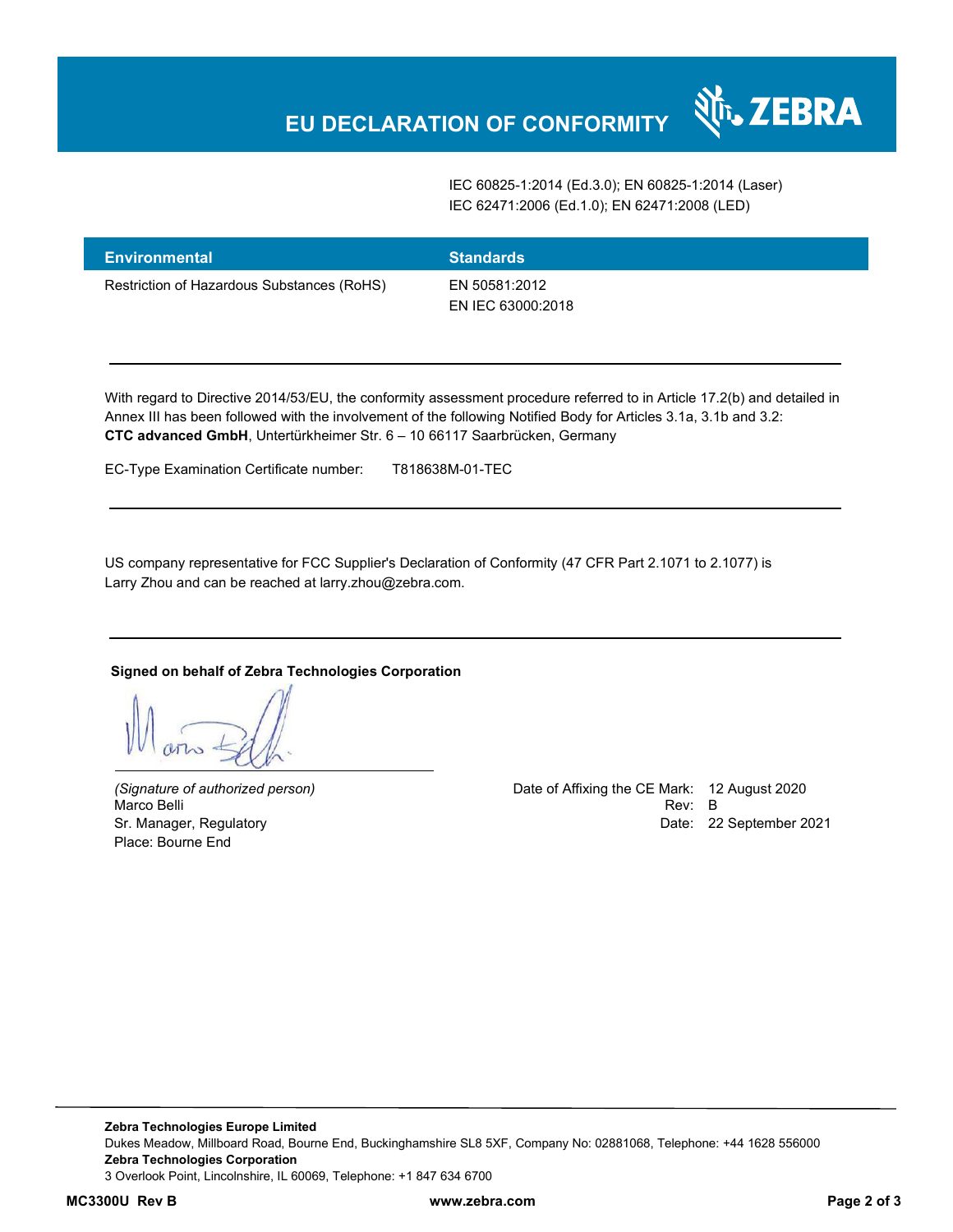#### **Appendix A**

#### **EU Operating frequencies and maximum power levels**

**Technology Operating Frequencies/Bands Maximum Transmit power level**  WLAN 2400 MHz – 2483.5 MHz 20dBm 5150 MHz – 5250 MHz 23dBm 5250 MHz – 5350 MHz 23dBm 5470 MHz – 5725 MHz 23dBm Bluetooth 2400 MHz – 2483.5 MHz 10dBm RFID (NFC) 13.553 MHz - 13.567MHz 42 dBµA/m @10m RFID 865 MHz - 868 MHz 33dBm

र्शे<sub>ं</sub> ZEBRA

### **Restrictions:**

The use of 5GHz RLAN throughout the EEA has the following restriction:

5.15 - 5.35 GHz is restricted to indoor use only.

#### **Accessories:**

**Description Model**

Gun Holster SG-MC3021212-01R

**Zebra Technologies Europe Limited**  Dukes Meadow, Millboard Road, Bourne End, Buckinghamshire SL8 5XF, Company No: 02881068, Telephone: +44 1628 556000 **Zebra Technologies Corporation**  3 Overlook Point, Lincolnshire, IL 60069, Telephone: +1 847 634 6700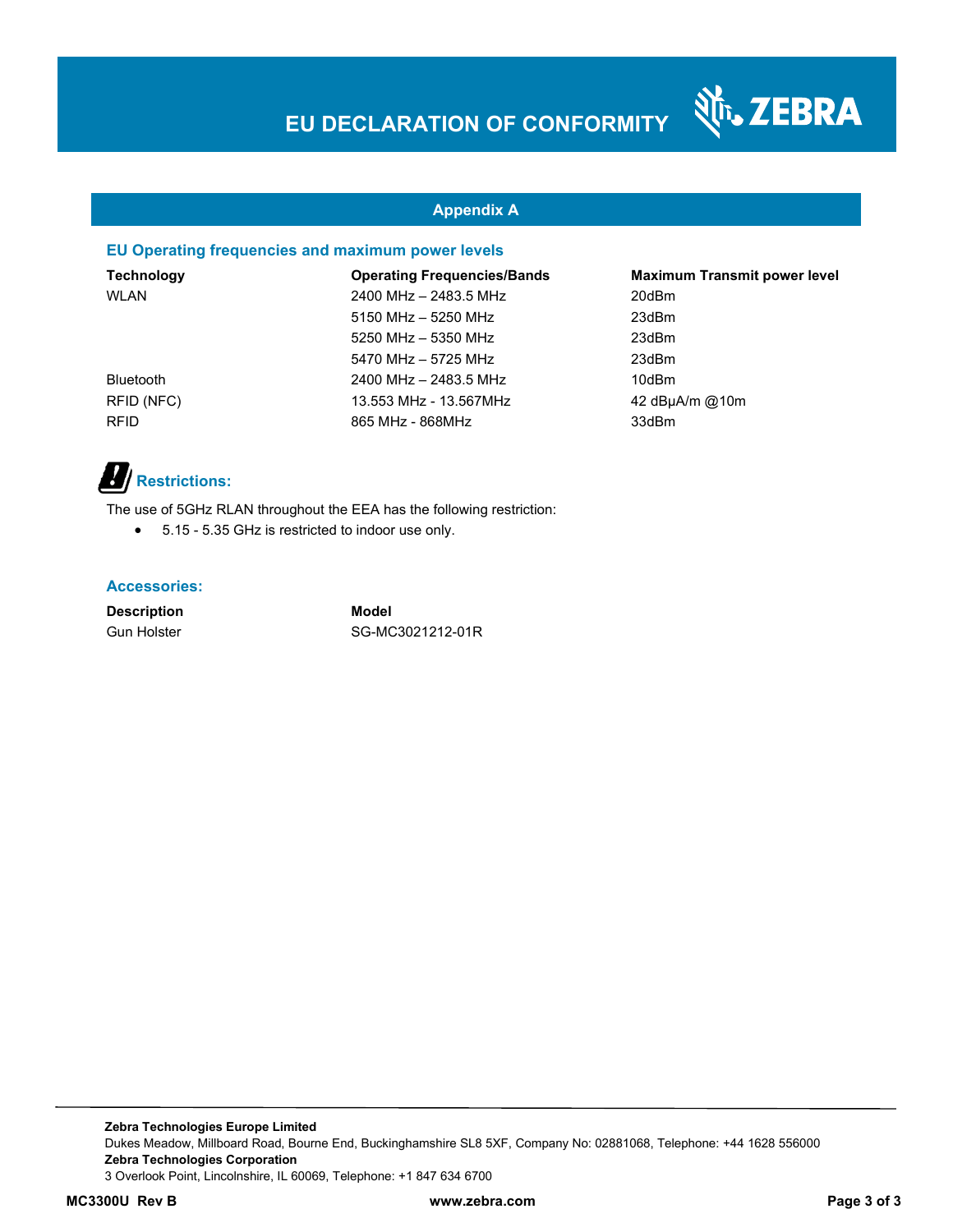## **DECLARATION OF CONFORMITY**



#### **Appendix B**

### **Regulatory Markings MC3300U**

| $ {\sf R}$ ! C-25496                                                                                                         | <b>ANATEL</b><br>12983-20-08726                                                                                                                                                                                             |                                                                                                                                                                                                                                                    |
|------------------------------------------------------------------------------------------------------------------------------|-----------------------------------------------------------------------------------------------------------------------------------------------------------------------------------------------------------------------------|----------------------------------------------------------------------------------------------------------------------------------------------------------------------------------------------------------------------------------------------------|
| Argentina                                                                                                                    | <b>Brazil</b>                                                                                                                                                                                                               | <b>Belarus</b>                                                                                                                                                                                                                                     |
| ertified for use in Hong Kong<br>經驗證可在香港使用<br>Certificate No. 證書號碼<br>HK0012002215<br>通訊事務管理局<br>COMMUNICATIONS<br>AUTHORITY | Approval numbers must be listed<br>NO. 67932/SDPPI/2020<br><b>PLG. ID 3788</b><br>NO. 68103/SDPPI/2020<br><b>PLG. ID 3788</b><br>NO. 68209/SDPPI/2020<br><b>PLG. ID 4733</b><br>NO. 68210/SDPPI/2020<br><b>PLG. ID 4773</b> | מספר אישור אלחוטי של משרד התקשורת 72547-51<br>אסור להחליף את האנטנה המקורית של המכשיר ולא<br>לעשות בו כל שינוי טכני אחר<br>מספר אישור אלחוטי של משרד התקשורת 72546-51<br>אסור להחליף את האנטנה המקורית של המכשיר ולא<br>לעשות בו כל שינוי טכני אחר |
| <b>Hong Kong</b>                                                                                                             | <b>Indonesia</b>                                                                                                                                                                                                            | <b>Israel</b>                                                                                                                                                                                                                                      |
| This product has been<br><b>Type Approved by Jamaica</b><br>SMA-MC3300U                                                      | RBAX/10A/0720/S(20-2652)                                                                                                                                                                                                    | NOM<br><b>IFETEL: RCPZEMC20-1847</b>                                                                                                                                                                                                               |
| Jamaica                                                                                                                      | <b>Malaysia</b>                                                                                                                                                                                                             | <b>Mexico</b>                                                                                                                                                                                                                                      |
| <b>AGREE PAR L'ANRT MAROC</b><br>Numéro d'agrément: MR 24005<br><b>ANRT 2020</b><br>Date d'agrément: 08/05/2020              | Approved by PTA (2020)<br>Paki stan Telecom Authority                                                                                                                                                                       | elecomm<br><b>Type Approval Number:</b><br><b>ESD-2022088C</b>                                                                                                                                                                                     |
| <b>Morocco</b>                                                                                                               | <b>Pakistan</b>                                                                                                                                                                                                             | <b>Philippines</b>                                                                                                                                                                                                                                 |
| И005 20                                                                                                                      | Complies with<br><b>IMDA Standards</b><br>DA103846                                                                                                                                                                          | TA-2020/5425                                                                                                                                                                                                                                       |
| Serbia                                                                                                                       | <b>Singapore</b>                                                                                                                                                                                                            | <b>South Africa</b>                                                                                                                                                                                                                                |

**Zebra Technologies Europe Limited**

Dukes Meadow, Millboard Road, Bourne End, Buckinghamshire SL8 5XF, Company No: 02881068, Telephone: +44 1628 556000 **Zebra Technologies Corporation** 

3 Overlook Point, Lincolnshire, IL 60069, Telephone: +1 847 634 6700